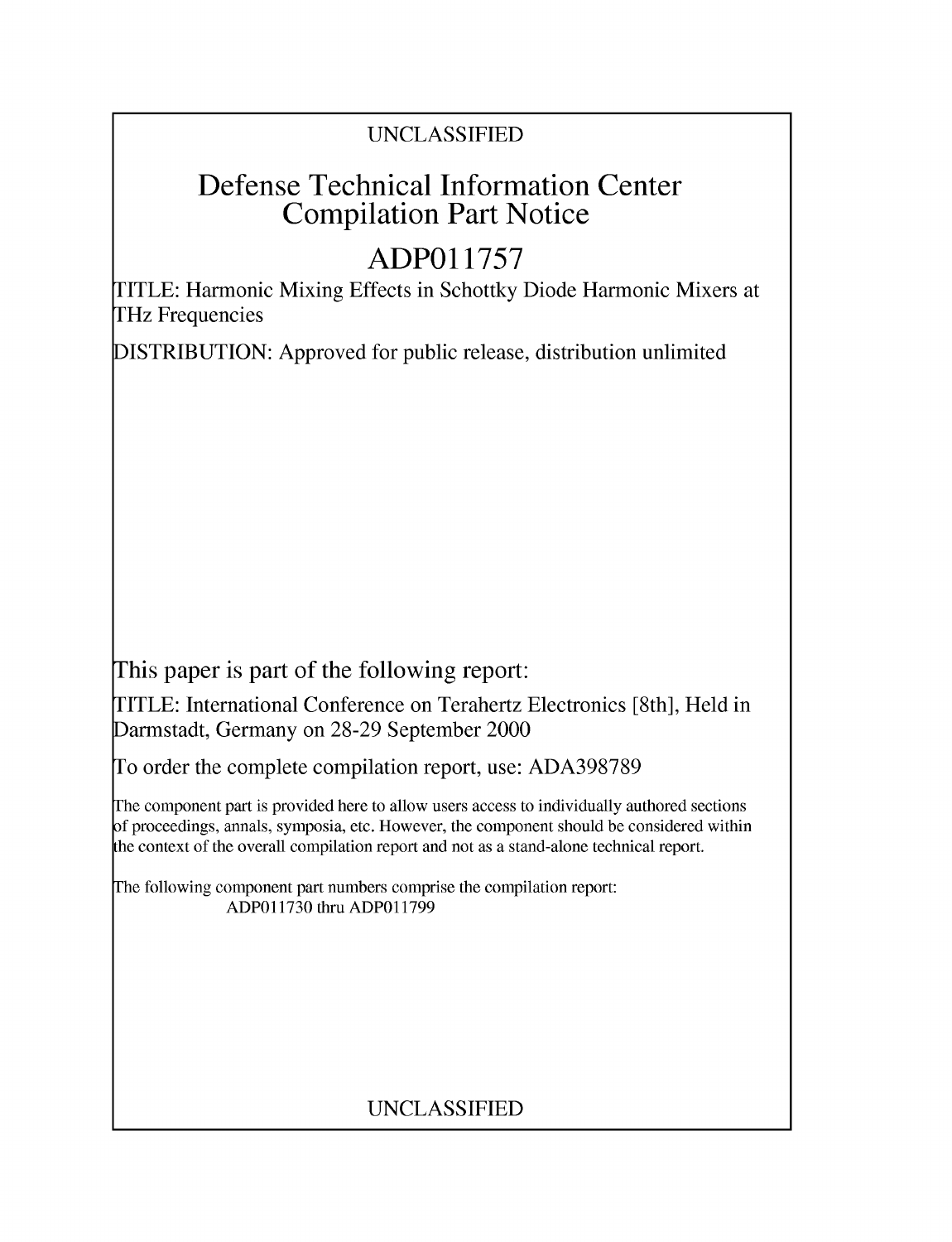# Harmonic mixing effects in Schottky diode harmonic mixers at THz frequencies

Roland Feindugle, Heinz-Wilhelm Hiibers, Jeffrey L. Hesbr, *Member, IEEE*

*Abstract* – We report on the breakdown of IF power for certain bias voltages for single-diode Schottky mixers at THz frequencies. This dramatic loss of IF power is due to an increase of conversion loss and is governed by intrinsic and external parameters. Based on an analytical approach utilising small signal analysis, it is possible to explain the depth of the breakdown and to estimate the voltage where the breakdown occurs. Measurements for 2nd harmonic mixers show good agreement with analytical predictions.

### **I. INTRODUCTION**

An interesting effect associated with submicron GaAs Schottky diodes has been found by several authors [1,2,3,4,5]. Deep breakdowns of intermediate frequency coefficient **1.3** 1.4 **1.15** 1.22 **1.5 1.5 1.6** (IF) power have been observed when varying the DC bias voltage for Schottky diode harmonic mixers. Although The whisker-contacted diodes were mounted on a corner-<br>this effect has been renorted for some time, only recently cube reflector to couple the radiation into the submicr

In the case of a fundamental mixer it is well understood at ambient temperatures. Diode parameters together with<br>that successively increasing the DC bias voltage or the data provided by the manufacturers can be taken from with a broad maximum (Fig. 1, upper curve). In contrast detail in [4]. Details about the Schottky dio<br>to that behaviour, it has been observed that under certain manufacturing process can be found in [7,8]. to that behaviour, it has been observed that under certain bias conditions the same diodes reveal a significant breakdown of IF power when operated as harmonic **III.** SMALL-SIGNAL ANALYSIS mixers at THz frequencies. In the case of a single-diode Following the notation of [9], a 2nd harmonic mixer can 2nd harmonic mixer, one IF power minimum with be described using the admittance matrix  $Y$ , which different depths can be observed, depending on the diode connects the small-signal voltages  $V_m$  and currents  $I_j$  at used (Fig. 2). This breakdown of IF power can be explained by small-signal analysis taking into account different mixing paths to convert power from signal frequencies into intermediate frequencies.

The diodes were measured in a set-up with two farinfrared (FIR) gas lasers as CW radiation sources. The FIR lasers were pumped with two CW CO<sub>2</sub> lasers. The  $\int_{0}^{\infty} \frac{C_p = 0 \text{ fF}}{R_1 = 30 \Omega}$ laser assigned as a local oscillator (LO) was emitting at 693 GHz, whereas the 'RF' laser was operating at 1397 GHz. For comparison, the diodes were also measured as fundamental mixers with both lasers emitting at 2523 GHz 693 GHz, whereas the 'RF' laser was operating at 1397  $\qquad \Xi$  -10  $\uparrow$  I = 1 x 10 <sup>15</sup> A GHz. For comparison, the diodes were also measured as  $e^{\frac{x}{2}}$  -20  $\left[ \begin{array}{cc} n = 1.3 \\ 2 & = 50 \end{array} \right]$ fundamental mixers with both lasers emitting at 2523  $\overline{F}$ <br>GHz and the two lasers slightly detuned vielding an IE of  $\overline{5}$  -30 GHz and the two lasers slightly detuned yielding an IF of 1 MHz. Additionally, Schottky diodes have been  $\sum_{n=0}^{\infty}$  -40 measured operated as 4th harmonic mixers. Again, one laser was emitting at 693 GHz whereas the second frequency of 171.8 GHz was generated by a klystron.  $\ddot{\mathbf{F}}$  .60

Table 1: Diode parameters

| Diode name                   |                                        | 117  | 1112       | J118 | 1T12 | 1T14       | 1T15 | 1123       |
|------------------------------|----------------------------------------|------|------------|------|------|------------|------|------------|
| Producer                     |                                        | UVA  | <b>UVA</b> | MIT  | UVA  | <b>UVA</b> | UVA  | <b>UVA</b> |
| Anode<br>diameter            | $d_A$ in $\mu$ m                       | 0.8  | 0.45       | 1.0  | 0.5  | 0.5        | 0.25 | 0.25       |
| Doping<br>epitaxial layer    | $N_d$ in<br>$10^{17}$ cm <sup>-3</sup> | 3    | 4.5        | 1    | 3    | 10         | 10   | 10         |
| Thickness<br>epitaxial laver | $w_{epi}$ in A                         | 1000 | 600        | 1000 | 750  | 450        | 300  | 300        |
| Zero-bias<br>capacitance     | $C_{i0}$ in fF 0.9-1.2 0.45            |      |            | 1.8  | 0.5  | 0.85       | 0.25 | 0.5        |
| Series<br>resistance         | $R_s$ in $\Omega$                      | 13   | 33         | 30   | 28   | 10         | 20   | 30         |
| Ideality<br>coefficient      | η                                      | 1.3  | 1.4        | 1.15 | 1.22 | 1.5        | 1.5  | 1.6        |

this effect has been reported for some time, only recently cube reflector to couple the radiation into the submicron<br>has a theoretical explanation been given [4.5.6] diameter-sized diodes. All measurements were performed has a theoretical explanation been given [4,5,6]. diameter-sized diodes. All measurements were performed<br>In the case of a fundamental mixer it is well understood at ambient temperatures. Diode parameters together with that successively increasing the DC bias voltage or the data provided by the manufacturers can be taken from<br>DC bias current respectively vields an IF power output Table 1. The experimental set-up is described in greater DC bias current, respectively, yields an IF power output Table 1. The experimental set-up is described in greater<br>with a broad maximum (Fig. 1, upper curve). In contrast detail in [4]. Details about the Schottky diodes and

the different side-band frequencies

$$
_{\omega_{m}}=|m_{\omega_{LO}}+_{\omega_{IF}}| \tag{1}
$$

with  $_{OIF}$  the intermediate frequency. For a 2nd harmonic II. EXPERIMENTAL SET-UP mixer with a RF frequency at the second upper side-band



J. Hesler is with the Department of Electrical Engineering, University voltage for a fundamental (upper curve) and a 2nd

R. Feinäugle and H.-W. Hübers are with the German Aerospace Center Rutherfordstr. 2, D-12489 Berlin, Germany. Meanwhile, R. Feinäugle Bias Voltage in V (email: Roland.Feinaeugle@dlr.de) is with DLR's Mission Operation and Astronaut Training RB-AT, Linder Hihe, D-51147 K61n, Germany. Fig. **1:** Calculation of normalised IF power vs. bias of Virginia, Charlottesville, Va 22903, USA. harmonic (lower curve) mixer.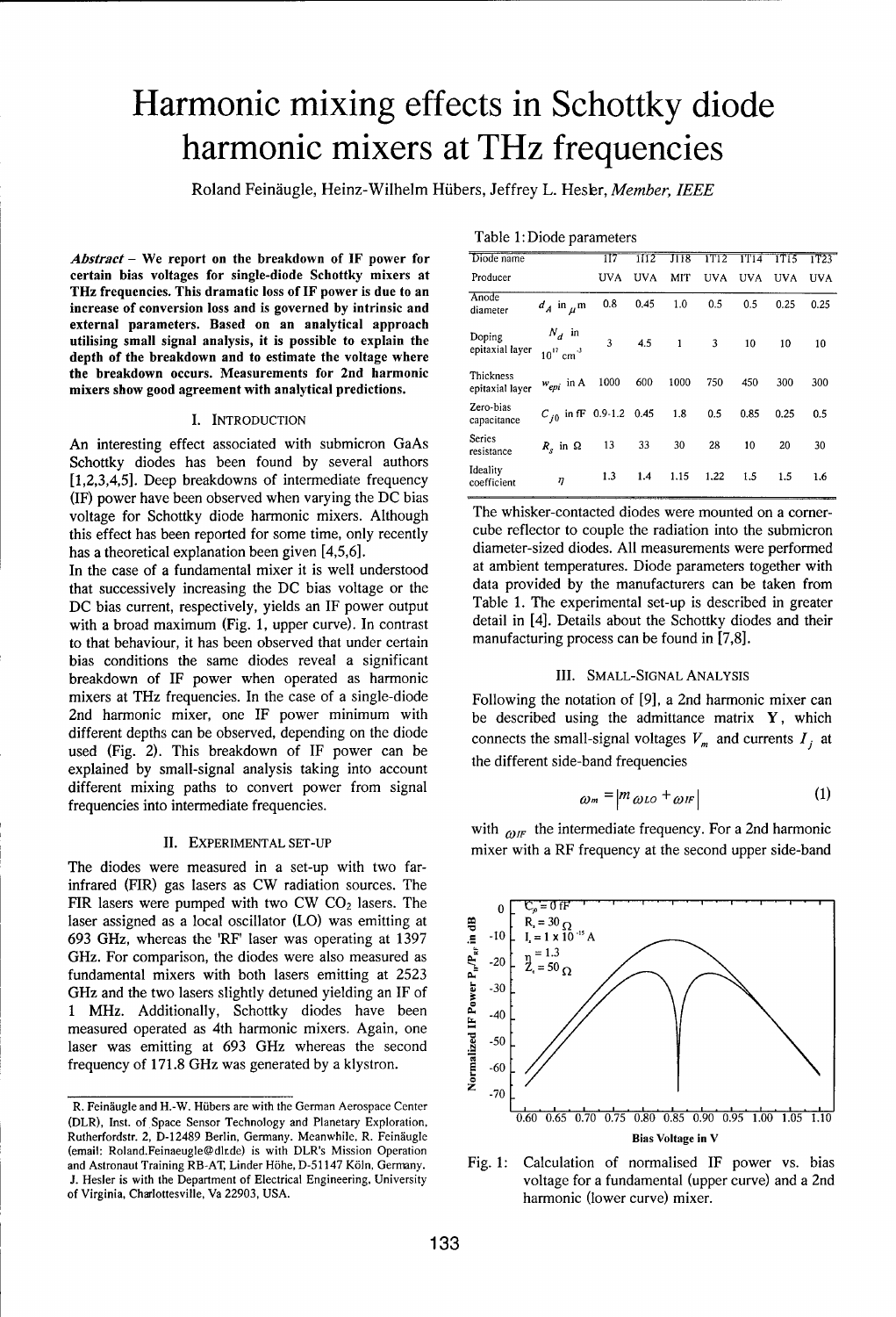of the LO frequency with all the lower side-bands  $(m<0)$  as well as side-bands higher than the second upper side-band  $(m>2)$  shorted out, the augmented matrix, Y', can be written as

$$
\begin{bmatrix} I_2' \\ I_1' \\ I_0' \end{bmatrix} = \begin{bmatrix} Y_2' & Y_2' & Y_{20}' \\ Y_{12}' & Y_{11}' & Y_{10}' \\ Y_{02}' & Y_{01}' & Y_{00}' \end{bmatrix} \begin{bmatrix} V_2' \\ V_1' \\ V_0' \end{bmatrix}
$$
 (2)

For  $Y'$ , the embedding impedances and the series resistances of each port are included in the network [9]. Unlike a fundamental mixer, there are no external currents at the LO side-bands, hence  $I'_1$  equals zero. By eliminating  $V_1'$ , equation (2) can thus be reduced to a 2 x 2 matrix:

$$
\begin{bmatrix} I_2'' \\ I_0'' \end{bmatrix} = \begin{bmatrix} Y_{22}'' & Y_{20}'' \\ Y_{02}'' & Y_{00}'' \end{bmatrix} \begin{bmatrix} V_2'' \\ V_0'' \end{bmatrix}
$$
 (3)

with the elements of the reduced matrix,  $Y''$ , of the form

$$
Y_{20}'' = Y_{20}' - \frac{Y_{21}' Y_{10}'}{Y_{11}'} \tag{4}
$$

Here,  $Y'_{20}$  represents the 'standard' mixing path for power converted from the RF frequency by mixing with the doubled LO frequency to the IF frequency. The second expression in equation (4) represents another mixing path from the RF frequency to the LO upper side-band frequency,  $\omega_1$ , and from there down to the IF frequency. If the two existing paths possess the same overall admittance the conversion efficiency will be zero.

According to [9], for the case of a 2nd harmonic mixer the mixer conversion loss,  $L_{02}$ , is:

$$
L_{02} = \frac{|Z_{RF} + R_{s2}|^2 |Z_{IF} + R_{s0}|^2}{4 |Z_{02}||\text{Re}(Z_{RF})|\text{Re}(Z_{IF})}
$$
(5)

with  $Z_{\text{RF}}$  and  $Z_{\text{IF}}$  the embedding impedances at the RF and the IF frequencies and  $R_{s2}$  and  $R_{s0}$  the respective series resistances.  $Z_{02}''$  represents the impedance matrix element connecting the exciting RF current with the IF smallsignal voltage. It can be calculated by inverting equation (3) taking into account the impedance matrix,  $Z$ , being the inverse of the admittance matrix,  $Y \cdot Z_{02}''$  can be calculated using

$$
Y'_{mn} = G_{m-n} + i \left( \frac{Q_{m-n}}{Q_{m-n}} + \frac{1}{\delta_{mn} R_{sm} + Z_{em}} \right) \tag{6}
$$

with  $G_m$ , and  $C_m$  being the fourier coefficients of the time-dependent conductance  $G_i$  and capacitance  $C_i$ .

For known diode's  $I-V$  and  $C-V$  characteristics one can then calculate the IF power of a mixer without any numerical means. This has been done for some typical diode parameters with the zero-bias capacitance neglected (Fig. 1). As can be seen from the lower curve, a deep breakdown of the IF power appears for a harmonic mixer. This phenomenon has also been found experimentally (Fig. 2).



Measured IF power vs. bias voltage for diodes Fig.  $2$ : with different zero-bias capacitances. The curves are normalised to their maximum power and overlaid at their breakdown voltage.

Now, looking at Fig. 3 gives evidence of the above stated suggestion that the two competing mixing paths lead to the breakdown of IF power. There exists a bias voltage where the two admittances have the same magnitude and are real due to the negligence of the capacitive mixing branch. This leads to an overall admittance null and thus to a null of the diode's impedance matrix element at exactly that bias voltage. On the other hand, by inserting very small diode impedances into equation (5) it is obvious that this leads to high conversion losses.



Fig. 3: Diode impedance and admittances as a function of bias voltage for a 2nd harmonic mixer.

## IV. REAL DIODES

When comparing diodes with different zero-voltage capacitances, another interesting effect arises. As can be seen from Fig. 2, the depth of the measured IF power breakdown strongly depends on the zero-bias capacitance. It can be seen, in principle, that a smaller zero-bias capacitance results in a deeper minimum of the IF power. For the diode with the smallest zero-bias capacitance  $(0.15 \text{ fF})$ , an overall depth of the IF power breakdown of as much as 36 dB could be measured. This phenomenon can be explained by having a closer look at the capacitive mixing branch.

Usually, the classical one-over-square-root-type  $C-V$ characteristic is assumed [9]. This yields reasonable results for small bias voltages far off the flat-band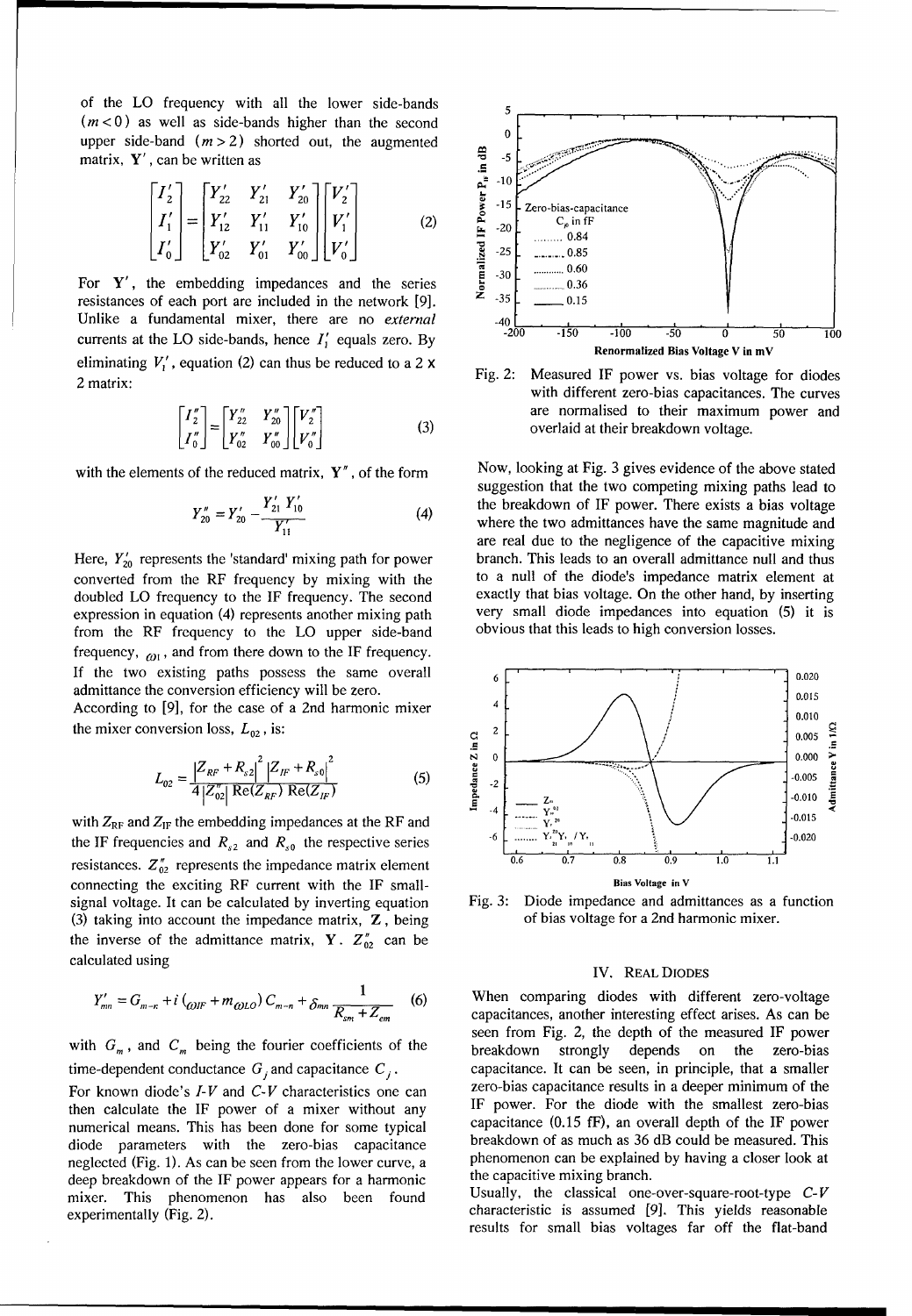condition. For forward bias voltages near the flat-band deeper breakdown depths for lower LO frequencies while condition, this approach yields unreasonably high barrier keeping all the other parameters constant [4]. capacitances. In order to avoid this singularity, an exponential diode **C-V** characteristic has been used that V. **VOLTAGE POSITION** has been fitted to the so-called refined capacitance [4,5]. After considering the depth of the IF power breakdown, This refined capacitance takes into account real charge an expression shall be given to estimate the bias voltage distributions through the depletion layer [10] and leads to where the IF power breakdown occurs. Looking at finite barrier capacitances under flat-band conditions.<br>equation (5) shows that large conversion losses and, Now, this approximated barrier capacitance without  $\frac{1}{2}$  hence, low IF power occur when  $Z_{02}''$  is small. Thus,  $Z_{02}''$  is small. Thus,  $Z_{02}''$ singularities can be used in the analytical determination of the conversion matrices.<br>
of the conversion matrices.<br>
can be calculated using equations (3) and (6). From that it

impedance matrix element becomes complex. The equation for the bias voltage. Again, the diode absolute value of the impedance matrix element is not capacitance has been neglected because it only has a zero anymore at the IF power breakdown voltage and, therefore, the breakdown itself is not as deep as without capacitive elements.



equation (6). It can be shown analytically that both  $\epsilon$  constant, respectively. fourier components of the conductance  $G_m$  and the capacitance  $C_m$  are either real or imaginary for the same In Fig. 5, the bias voltage at IF power breakdown,  $V_{Min}$ , side-band index  $m$ . Because they are connected via the has been plotted as a function of the local oscillator complex number *i*, the overall admittance matrix element voltage for four different diodes.  $V_{LO}$  has been calculated and, thus, the impedance matrix element is complex from the measured bias voltage drop induced by the local whenever  $G_m$  and  $C_m$  are present at the same time. The oscillator when having a constant bias current source. An absolute value of the complex impedance matrix element, on the other hand, yields zero only if the real part as well<br>the imaginary part become zero for the same bias voltage.<br>When a capacitive conductance is inserted, this still<br>results in a minimum of the impedance matrix ele the imaginary part become zero for the same bias voltage.<br>When a capacitive conductance is inserted, this still  $\frac{1}{2}$  950 results in a minimum of the impedance matrix element  $\frac{1}{5}$   $\frac{900}{900}$  11<sup>1</sup> but the IF power does not fall off to such an extent  $\frac{5}{500}$ anymore. This now explains the experimental results of  $\frac{1}{2}$  850  $\frac{1}{2}$  1112 the dependency of the depth of the IF power breakdown<br>on the zero-voltage capacitance in Fig. 2.<br>The results for a diode with a small zero-bias capacitance<br> $\begin{array}{ccc}\n\overline{5} & 800 \\
\overline{25} & 750 \\
\overline{300} & 750\n\end{array}$ on the zero-voltage capacitance in Fig. 2. **E.**  $\frac{2}{5}$  750 -  $\frac{1118}{2}$  950

The results for a diode with a small zero-bias capacitance<br>
(1T15) can be seen in Fig. 4. Similar curves have been<br>
gained for all diodes Keening in mind the simplifications<br>  $\frac{3}{5}$   $\frac{50}{5}$   $\frac{3}{5}$   $\frac{350}{5}$ (1T15) can be seen in Fig. 4. Similar curves have been  $\frac{6}{\pi}$  <sup>750</sup><sup>050</sup> gained for all diodes. Keeping in mind the simplifications **650.**<br>
and alculated curve **600 IS ISO ISO ISO ISO ISO ISO ISO ISO ISO ISO ISO ISO ISO ISO ISO ISO ISO ISO ISO ISO ISO** 

imaginary contribution to the diode's conductance have an effect on the admittance matrix element and therefore Fig. 5: Measured and calculated IF power breakdown<br>on the breakdown donth Le have there been measured voltages vs. local oscillator voltage. on the breakdown depth. I.e. have there been measured

Looking at the impedance matrix element, it can be seen can be seen that  $Z_{02}''$  is small when also  $Y_{20}''$  is small.<br>that, by introducing a capacitive admittance, the Therefore  $Y_{20}''$  has been set to zero in order to Therefore,  $Y_{20}''$  has been set to zero in order to solve this

small effect on the IF power breakdown voltage, 
$$
V_{Min}
$$
:  
\n
$$
V_{Min} = \frac{\eta kT}{e}
$$
\n
$$
\times \ln \left\{ \left( \frac{\eta kT}{eI_s} I_2 \left( \frac{eV_{LO}}{\eta kT} \right) \right) / \left( \frac{eV_{LO}}{\eta kT} \right) \right\}
$$
\n
$$
\times \ln \left\{ \left( (R_{s1} + Z_{e1}) I_1^2 \left( \frac{eV_{LO}}{\eta kT} \right) \frac{eV_{LO}}{\eta kT} \right) \frac{1}{eI_s} I_2 \left( \frac{eV_{LO}}{\eta kT} \right) \right\}
$$
\n(7)

Theory  $n$ -th order and  $V_{LO}$  is the intrinsic voltage across the  $650$  700 750 800 850 900 950 1000 1050 1100 1150 diode's depletion layer induced by the LO's Bias Voltage in mV **electromagnetic field.** As can be seen does  $V_{Min}$  depend Fig. 4: Measured and calculated normalised IF power vs. on diode parameters such as ideality coefficient, bias voltage for the diode 1T15.<br>
bias voltage for the diode 1T15. impedance as well as externally determined parameters such as the diode voltage  $V_{LO}$ . T, e and *k* are the The reason for that behaviour can be found by looking at such as the electronic charge and Boltzmann's  $(6)$ . It are he shared problems and state heat heat